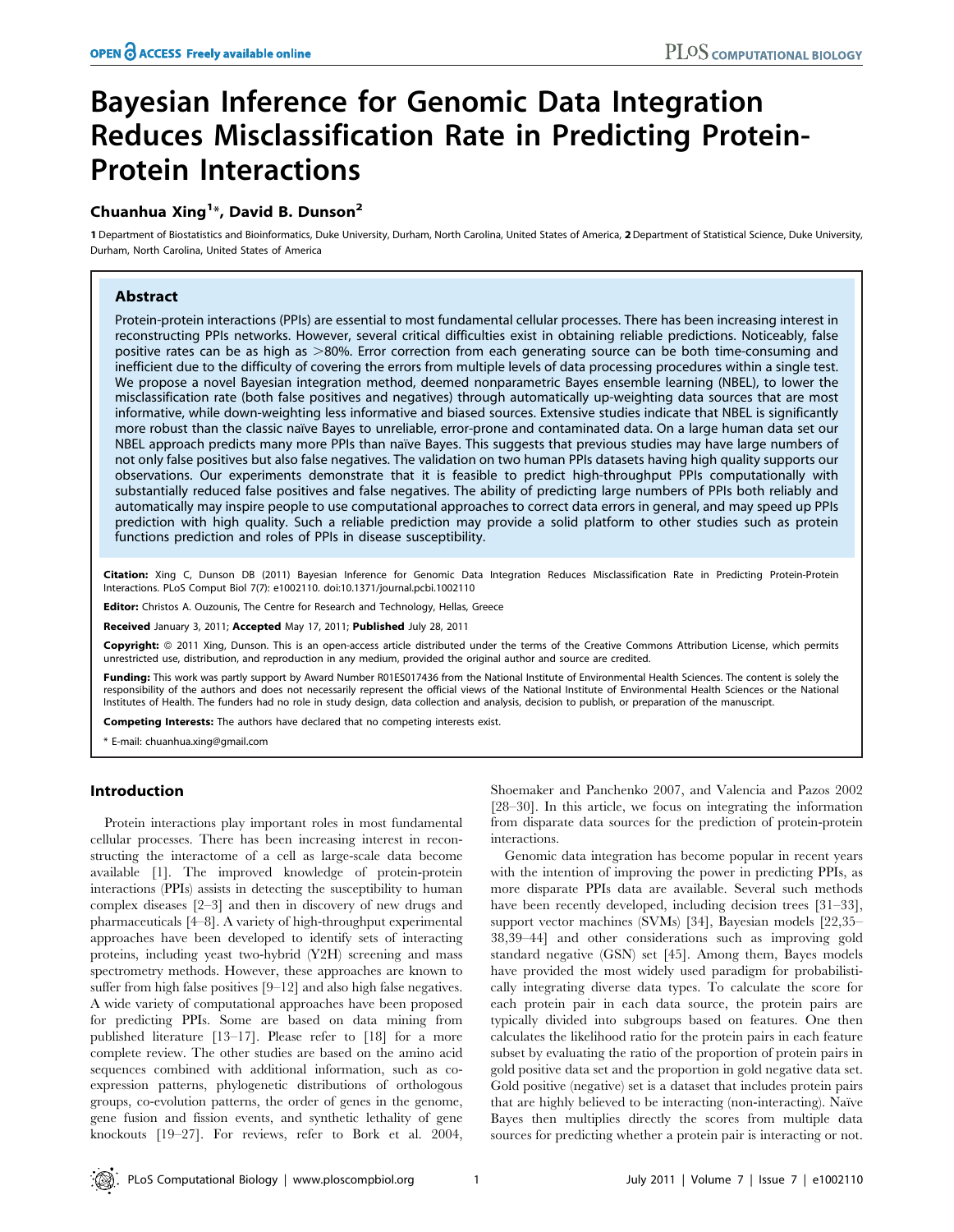#### Author Summary

Protein interactions are the basic units in almost all biological processes. It is thus vitally important to reconstruct protein-protein interactions (PPIs) before we can fully understand biological processes. However, critical difficulties exist. Particularly the rate of wrongly predicting PPIs to be true (false positive rate) is extremely high in PPIs prediction. The traditional approaches of error correction from each generating source can be both time-consuming and inefficient. We propose a method that can substantially reduce false positive rates by emphasizing information from more reliable data sources, and de-emphasizing less reliable sources. We indicate that it is indeed the case from our extensive studies. Our predictions also suggest that large numbers of not only false positives but also false negatives may exist in previous studies, as validated by two human PPIs datasets having high quality. The ability to predict large numbers of PPIs both reliably and automatically may inspire people to use computational approaches to correct data errors in general, and speed up PPIs prediction with high quality. Reliable prediction from our method may benefit other studies involving such as protein function prediction and roles of PPIs in disease susceptibility.

A protein pair is defined as interacting by observing  $a >1$ posterior odds ratio, after multiplying prior odds to the likelihood ratio. Lee et al. 2004 and Lu et al. 2005 [36–37] integrated diverse functional genomics to reconstruct a functional gene network for Saccharomyces cerevisiae. Their results are comparable in accuracy to small-scale interaction assays with an increased true positive rate. Rhodes et al. 2005 [38] employed a naïve Bayes model to combine four data sources, ortholog interactions, co-expression, shared biological function, and enriched domain pairs. With a careful selection of prior information, their naïve Bayes model predicts nearly 40,000 protein-protein interactions in humans. They reported a false positive rate of 50%, though Hart et al. 2006 [39] later estimates this rate to be 85%. Also using a naïve Bayes approach, Scott and Barton, 2007 [40] predicted 37,606 human PPIs, with an estimated false positive rate as high as 76%.

As reviewed above, the predictions of PPIs still suffer a rather high false positive rate, which can be as high as  $>80\%$ . In addition, current PPIs prediction is far from complete with yeast  $\sim$ 50% and human only  $\sim$ 10% identified [1,39]. Hence, it is of critical importance to effectively reduce the false positive rate for a more reliable and complete prediction of large numbers of PPIs. Some of the errors may result from inaccurate data collection and error-prone data sources, though it is reasonable to assume that such data are in the minority and the majority properly reflects the evidence of interactions. To reduce the misclassification rate, it is necessary for the method to be robust to biased and noninformative data sources. The popular naïve Bayes model flexibly integrates the interaction information in a probabilistic way, compared with other data integration methods. However, the direct multiplication of likelihood ratio scores may not be able to effectively handle the effects of errors including missing interactions, sampling biases, and false positives [1]. Such errors can lead to completely wrong predictions even if they may come only from one single data source. It is therefore critically important to develop a novel algorithm that is able to effectively minimize the effects of the errors in data and therefore reduce the misclassification rate for obtaining a reliable prediction of PPIs.

We propose a nonparametric Bayes latent class discriminant analysis approach, which we refer to as nonparametric Bayes ensemble learning (NBEL) due to the ability to flexibly ensemble information about the presence of PPIs across different data sources. The goal of NBEL is to lower the false positive rate through automatically up-weighting the data sources that are most informative about a PPI, while down-weighting less informative and biased sources. None of existing integration methods, as far as we know, is able to flexibly weight the data sources for optimally capturing the information of PPIs. Bader et al. 2004 [46] weighted their positive and negative training examples inversely according to their fraction of the training set to favor 0.5 as the prior dividing threshold. InPrePPI [47] used a naïve Bayesian fashion to integrate multiple data sources by multiplying a weight, which is approximately estimated for each data source. However, the contributions of data sources can be different for the different protein pairs due to their different biological functions. NBEL learns the distributions of the likelihood ratios (LRs) for interacting and non-interacting protein pairs within each data source. If the distribution of the LRs for interacting and non-interacting pairs is not well separated for a particular data source, then that source will be down-weighted automatically in calculating the posterior probability of a PPI. In this manner, NBEL does not equally weight the different data sources, but instead learns the weights adaptively in a probabilistic manner. NBEL is thus more robust than classic naïve Bayes to unreliable, error-prone and contaminated data, and our extensive studies indicate this is indeed the case. On a large human data set our NBEL approach predicts many more PPIs than naïve Bayes, which suggests that large numbers of not only false positives but also false negatives may exist in previous studies. The validation on two experimental datasets having high quality supports our observation.

# Results

We conducted extensive simulation studies to evaluate and validate the performance of the proposed NBEL method. We compared the results with two methods, naïve Bayes and logistic regression. We then tested our approach on human genomic data sets. We finally validated the performance of NBEL via two experimental human PPIs data having high quality.

#### Simulation Studies

The goal of our simulations is to assess the performance of our NBEL algorithm compared with two popular methods, naïve Bayes and logistic regression, in cases in which the interaction status is known. Current genomic integration approaches usually evaluate their prediction by comparing with the protein pairs in gold positive and negative datasets. However, only using gold positive and negative datasets may be misleading, as such data sets do not represent random samples of the entire set of human PPIs. In addition, the standards of selecting interacting protein pairs from each data source are rather ad hoc, and there is no known interacting information available for evaluation. One can verify the prediction using a small portion of experimental PPIs, but it is obviously not enough for evaluating large amount of computationally predicted PPIs. Hence, we also extensively tested on simulation data in which the truth is known.

We set up the simulations with 4 data sources. For the types of methods we are proposing, the performance of NBEL should improve as more data sources become available. We consider 5000 total protein pairs. We set the status of the first 1250 protein pairs as interacting, with the remaining 3750 non-interacting. We generated the simulated data using the model expressed by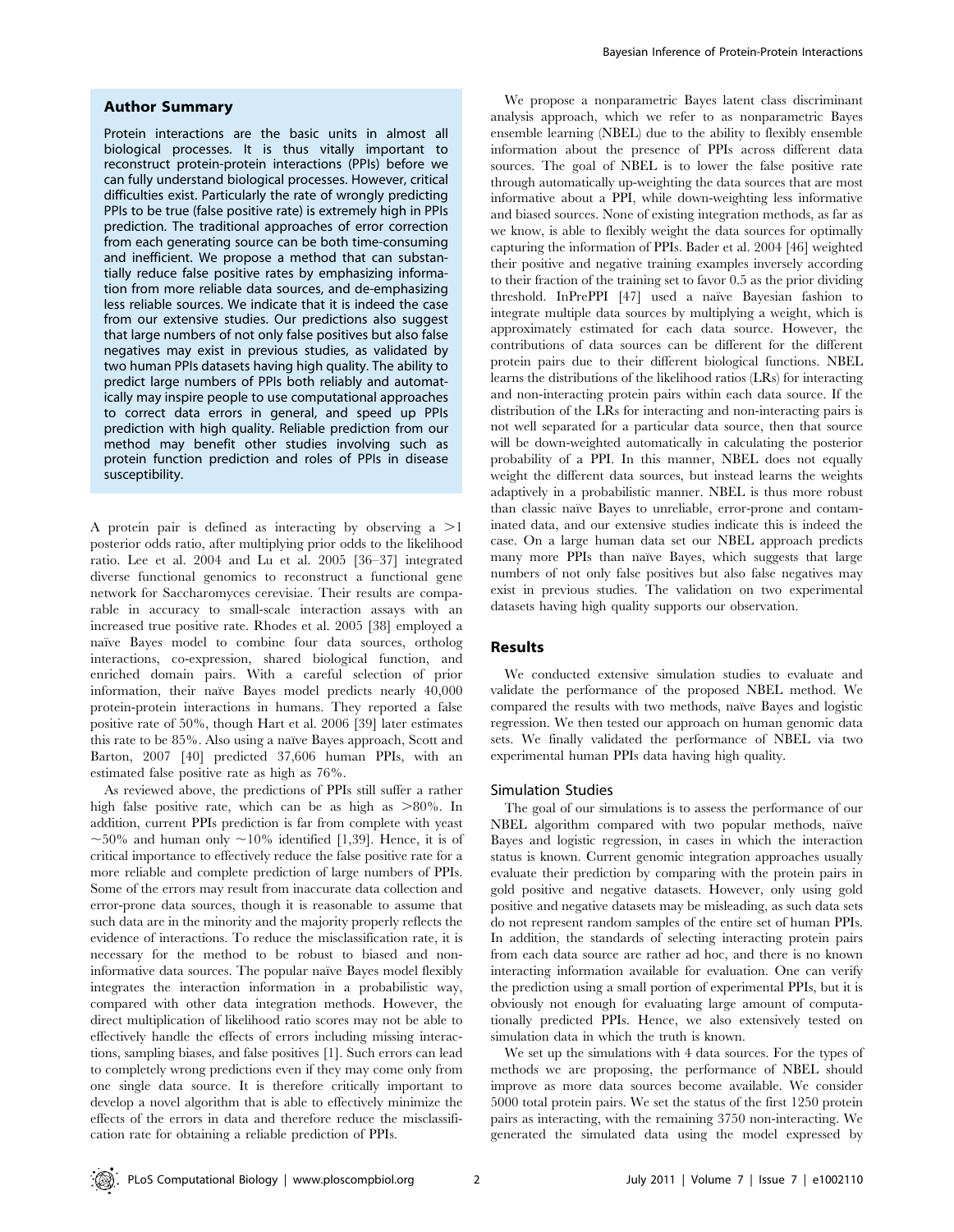Equation (2) in the Methods section (The parameters used are summarized in Table 1 in Text S1). We chose the distributions to allow a varying degree of separation in the interacting and noninteracting distributions for the different data sources. As discussed in detail in the Methods section, the more separated the distributions are, the more informative the data source is about a PPI. With a high degree of separation in which the two component distributions have minimal overlap, misclassification errors will be low for any reasonable method, so our focus is on the more realistic case in which there is substantial overlap.

Tests on uncontaminated data. We applied our NBEL approach and compared the performance with the naïve Bayes and logistic regression under different simulation scenarios, with the first case assuming uncontaminated data. Uncontaminated data refers to the data that are simulated error free. We calculated the estimated posterior probability for an interacting protein pair by averaging its conditional probabilities over MCMC iterations after burn-in. We then predicted that there is an interaction in protein pair  $i$  if the estimated posterior probability is above a threshold. As noted in the Methods section, a 0–1 loss function results in an optimal threshold of 0.5, with this choice minimizing the Bayes risk defined as the posterior expectation of the overall misclassification rate obtained by weighting false positives and negatives equally.

The histogram of the estimated posterior probabilities for an example simulation is shown in Figure 1. There is a clear bimodal distribution with most of the interacting pairs having values close to one and most of the non-interacting pairs having values close to zero. The optimal 0.5 threshold separates them well. To compare with naïve Bayes, we directly multiplied the likelihood ratios (LRs) from the different data sources to obtain a final score for a protein pair. We then estimate a threshold that maximally separates the two modes in the histogram of all the final scores (we call this estimated threshold as the alternative threshold in short later on in this paper). To assess the impact of threshold choice on the performance and build a direct connection for comparing with naïve Bayes, we also evaluated the performance using the



Figure 1. The histogram of the estimated posterior probabilities of interacting protein pairs from NBEL algorithm. This is from an example simulation using our NBEL. We can observe a clear bimodal pattern with almost all of the interacting pairs having posterior probabilities close to one and almost all of the non-interacting pairs having posterior probabilities close to zero. doi:10.1371/journal.pcbi.1002110.g001

alternative threshold in applying our NBEL method. We chose 0.5 as the threshold for logistic regression, which typically produces very close results to using the alternative threshold based on our observations.

We analyzed 50 simulated data sets using three methods. Our NBEL method had lower misclassification rates (misclassification rate is defined as the average of the false positive (FP) rate and the false negative rate (FN)) than both naïve Bayes and logistic regression in all 50 simulated data sets, with the averaged misclassification rates 1.99% for NBEL using the threshold 0.5, 2.25% for NBEL using the alternative threshold, 7.57% using the alternative threshold for naïve Bayes, and 5.85% for logistic regression using the threshold 0.5. We can observe that the NBEL misclassification rates using the two thresholds are very close, and both are much better than naïve Bayes with an average difference of 5.58% and logistic regression with an average difference of 3.86%. Given the ideal case that the data sources are uncontaminated, such misclassification rate reduction from 7.57% or 5.85% to 1.99% can be a remarkable improvement especially when there is thousands and millions of PPIs data in the real data tests.

Tests on contaminated data. PPIs data in the real world however involves a large portion of false positives with possible varying false positive rates as we discussed in the Introduction section, although we expect that the situation can be better as the research goes on. We therefore simulated a series of data involving varying levels of contaminated data to examine the performance of our NBEL in reducing misclassification. We carried on the tests by repeating the same procedure as above but inducing errors to the data, in which a randomly-selected proportion of the protein pairs had their interaction status reversed. We created five sets of contaminated data with different levels of errors, and tested the performances of our NBEL algorithm on them. For the first data set, we randomly picked 25 out of 1250 interacting protein pairs for each data source, and reversed their status into noninteracting. We then randomly picked 75 out of 3750 noninteracting protein pairs for each data source, and, similarly, reversed their status into interacting. The induced error rate is slightly greater than 7% over all data sources, with the majority of errors occurring in fewer than two out of four data sources. The error rate is measured as the average of the induced false positive and false negative rates. We generated the remaining contaminated data sets by multiplying the number of protein pairs with scores appropriately reversed by 2, 4, 8, and 16 times of that for the first contaminated data set. Data were otherwise simulated and analyzed exactly as in Uncontaminated Data. The generated data are summarized in Table 1.

We applied three methods to each data set. This procedure was repeated on 50 independently generated data sets. The averaged misclassification rates, together with the ones for uncontaminated data, are summarized and plotted in Figure 2 (A). Similarly to uncontaminated data, our NBEL algorithm using either threshold has much lower misclassification rate than both naïve Bayes and logistic regression. Meanwhile, the misclassification rate reduction tends to be larger when the induced error rate in the data is higher, with a rather remarkable rate reduction of  $>22\%$  from both naïve Bayes and logistic regression when the error rate in the data is as high as 46.95% in Contaminated data IV. The averaged standard deviation of FP and FN for 6 datasets varies from 0.0063 to 0.0158 for our NBEL, from 0.0078 to 0.0095 for logistic regression, and is high for naïve Bayes varying from 0.03 to 0.05. This suggests that our NBEL has a very strong function of errorcorrection, especially when the proportion of errors in the data is higher. This makes sense in that NBEL algorithm is designed to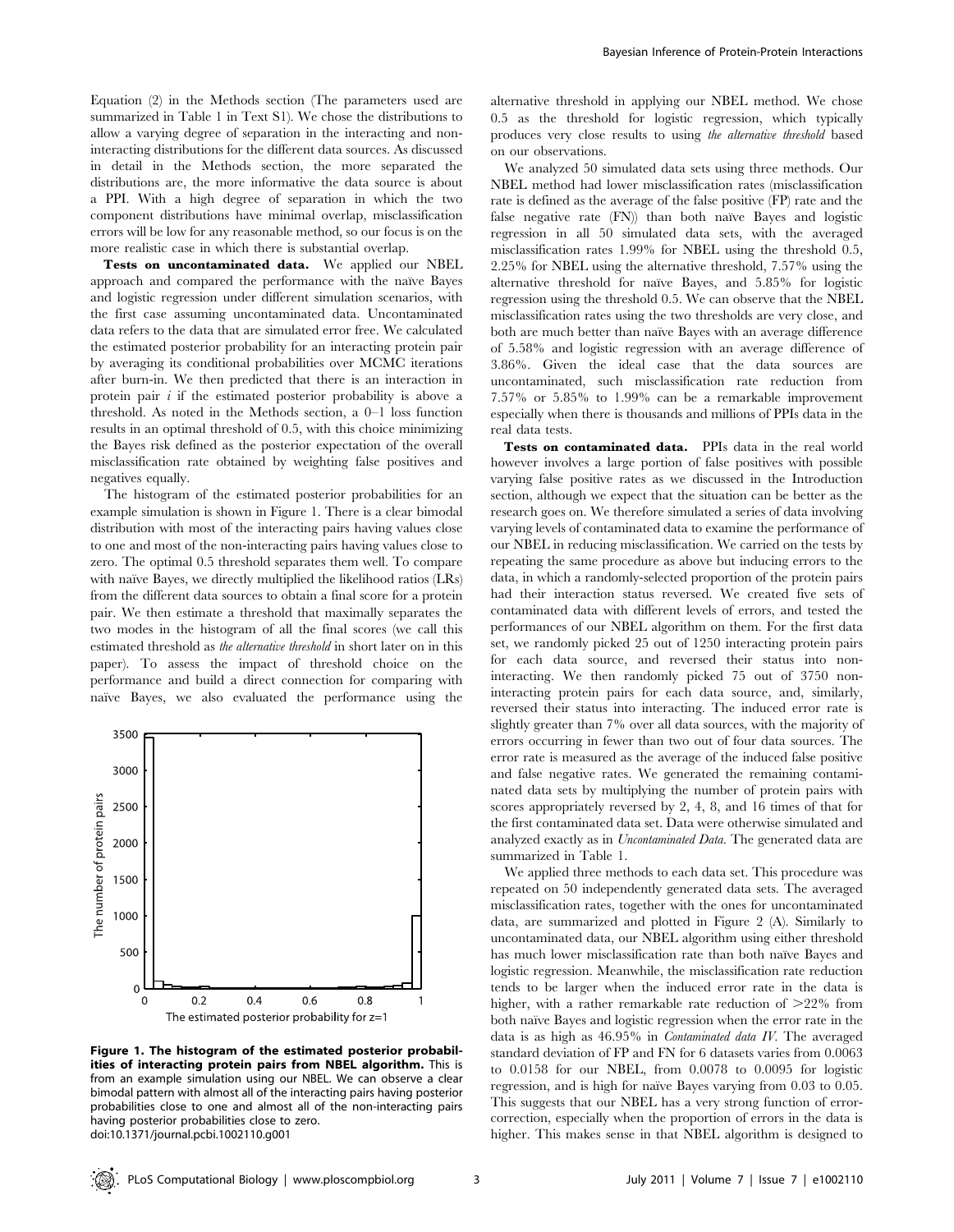|                              | $L_1$ (out of<br>1250) | $L_2$ (out of<br>3750) | <b>Induced Error</b><br>Rate |
|------------------------------|------------------------|------------------------|------------------------------|
| Contaminated Data I          | 96                     | 288                    | 7.68%                        |
| Contaminated Data II         | 182                    | 551                    | 14.63%                       |
| <b>Contaminated Data III</b> | 342                    | 1031                   | 27.43%                       |
| Contaminated Data IV         | 582                    | 1775                   | 46.95%                       |
| Contaminated Data V          | 894                    | 2670                   | 71.36%                       |

In table 1,  $L_1$  represents the number of interacting protein pairs that are reversed, and  $L_2$  represents the number of non-interacting protein pairs that are reversed. We set the status for 1250 out of 5000 protein pairs as interacting, and 3750 out of 5000 protein pairs as non-interacting. doi:10.1371/journal.pcbi.1002110.t001

flexibly integrate multiple data sources by up-weighting the more informative but down-weighting the less informative and biased sources in calculating the posterior probability of a PPI. Such a weight adjustment procedure is carried through by examining how well the learnt distributions of interacting and non-interacting protein pairs are separated within each data source. NBEL is therefore able to minimize the effects of the problematic data source that may be the results of missing data, sampling bias, false positive, or simple data entry errors, while maximize the information from the authentic interacting PPIs. In contrast, both naïve Bayes and logistic regression are barely functional in correcting data errors, with logistic regression slightly better and the misclassification rates for naïve Bayes close to the given error rates in all data sets. This may explain why the false positive rate is so high in the previous PPIs predictions. NBEL algorithm therefore provides a more powerful tool to integrate multiple data sources for a better prediction of PPIs. This property can be critically important, especially when current data for PPIs prediction include heavy data errors.

However, when the data error rates are extremely high as illustrated as the last points in Figure 2(A), we can observe that the misclassification rate is close to non-informative random rate 50%. These overlapped points correspond to Contaminated data V, having the data error rate 71.36%. This random noninformative prediction can be expected because the ability to accurately detect PPIs intuitively requires the majority of the data sources to be informative with error rate less than 50%. However, performance can be improved to some extent in the presence of large amounts of contamination by eliciting prior information as to whether a protein pair interacts or not from the literature. To assess this, we repeated the above tests with a fixed prior. This prior pre-assigns a probability weight to a protein pairs as to how possible it can be interact or not. However, such exhaustive prior information is difficult or impossible to obtain for all protein pairs. We therefore simply pre-assign a weight that represents the weight of interacting or the proportion of interacting protein pairs in the whole dataset. We randomly choose such a prior that is close to the known proportion of 1/4 in this study. We then predicted the interacting protein pairs from the posterior analysis of the MCMC procedure. The results are summarized in Figure 2 (B).

We can observe from Figure 2 (B) that the performance is similar to the one using the unknown prior in the presence of lower contamination when the error rate is less than 50%. The standard deviations for 6 datasets also have the similar pattern to the tests using unknown prior but slightly smaller values. However, when the contamination is rather high as in Contaminated data V, the

elicited prior leads to much better performance in having a noticeable reduction of  $\sim$ 7% in misclassification rate. In addition to further supporting the previous conclusions, the elicited prior of being interacting or not may provide a realistic approach for genomic integration of PPIs data, especially when data includes rather high false positives and/or false negatives.

Tests as the number of data sources increases. As the number of data sources increases, NBEL will have more evidence to predict whether a protein pair interacts or not. We varied the number of data sources to observe the influence on the misclassification rate. We used the first contaminated data, and apply NBEL and naïve Bayes when the number of data sources  $$ is 4, 6, 8, 10, 12, 14, and 16, respectively. The simulation for every p is repeated 50 times. The averaged misclassification rates for the three approaches are plotted in Figure 3 (A). We can observe that the misclassification rates for our NBEL method using both the thresholds are much smaller than the ones for both naïve Bayes and logistic regression, with the misclassification rate for logistic regression obviously smaller than the one for naïve Bayes. As the number of data sources increases, the misclassification rates for NBEL and logistic regression reduce substantially. However, the misclassification rate for logistic regression is obviously higher than our NBEL, while naïve Bayes keeps a level of  $8\%$  ~10%. To observe whether the misclassification rate can be reduced to such a low rate when the contamination in data is high, we repeated the above test but using contaminated data set III, and the comparison of misclassification rates among three methods are plotted in Figure 3 (B). We can see that naïve Bayes has a certain level of error correction when the misclassification rate is rather high, as the number of data sources increases. However, it stops decreasing when it reaches a level of  $8\% \sim 10\%$ , while NBEL and logistic regression decrease further. From Figure 3, logistic regression also produces a smaller misclassification rate as the number of data sources increases to be a large number such as 14 or greater. However, the number of reliable data sources to integrate in real data tests is usually not that large. While our NBEL is able to quickly reduce misclassification rate close to zero when the number of data sources increases to be 6 or 8. These tests supported our previous tests that our NBEL provides a more practical tool in predicting reliable PPIs from error-prone data, and learns from additional sources of informative data.

Receiver operating characteristic. In this part, we show the performance for all methods using a receiver operating characteristic (ROC) curve, which is the plot of the true positive (TP) rate versus false positive (FP) rate. We observed the ROC curves for all 6 sets of data in Table 1, with and without the known prior information of interaction. We illustrate our observations of ROC curves using the contaminated data III in Figure 4, which has error rate equal to 27.43% with the unknown prior information of interaction. From Figure 4, we can observe that our NBEL has a better performance than logistic regression, and logistic regression has a better performance than naïve Bayes. This is consistent with the observations in the previous tests. When the error rate in a dataset is lower, the curves are closer to the left top corner; when the error rate is higher, the curves are closer to the diagonal line which is TP rate equal to FP rate. The curves using the known prior information of interaction are very close to the ones using the unknown prior. However, when the error rate in a dataset is extremely high, for example in contaminated data V, the ROC curve using the known prior gives more reasonable results than the one using the unknown prior. This confirmed our observation indicated in Figure 2.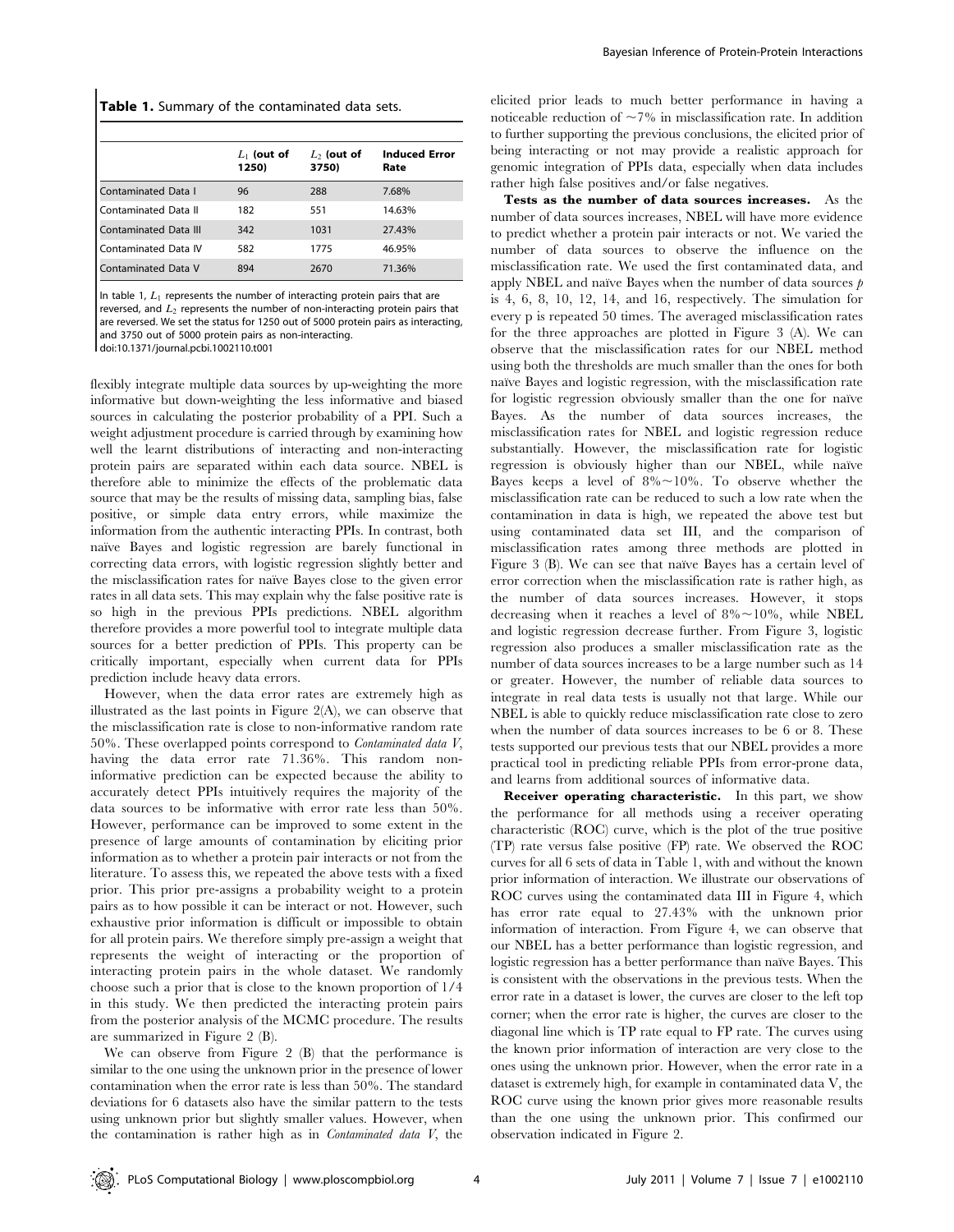

Figure 2. Comparison with Naïve Bayes and logistic regression when the data sets have the different induced error rates. The data set at x axis 0 represents noncontaminated data, and the data sets from x axis 1 to 5 represent contaminated data set I to V, with the induced error rates varying from 7.68% to 71.36%. y axis represents misclassification rate. A) is the comparison using the unknown prior of interaction. B) is the comparison using the known prior of interaction. doi:10.1371/journal.pcbi.1002110.g002

#### Tests on Human Data Sets

Rhodes et al. 2005 [38] collected human protein pairs from four data sources, ortholog from model organism interactome data (ortholog), genome-wide gene expression data (coexpression), protein domain data (domain), and biological functional annotation data (bio-function). Scott et al. 2007 collected more data sources in addition to the major ones in Rhodes et al. (2005) including coexpression, ortholog, domain, subcellular localication, post-translational modification co-occurrence, and protein intrinsic disorder [40]. We chose to test our approach on the data from Scott et al. (2007). The protein pairs collected from each data source are believed to be indicative of the possible interacting protein pairs, and they are measured by likelihood ratios (LRs). The protein pairs collected in each data source are firstly divided into the different feature states. The LR is then calculated for the protein pairs within that feature state by calculating the ratio of the proportion of protein pairs in the gold positive dataset to the proportion in the gold negative dataset. We chose to test on 79,441 protein pairs that have the product of LRs from all data sources greater than 100. Please review Rhodes et al. 2005 [38] and Scott et al. 2007 [40] for the principle of data collection.

We applied all the methods to integrate the scores of LRs from all the data sources of the collected human data for predicting PPIs. We tested the logistic regression model on LRs, as tested in Qi et al. (2006) [48]. We used the overlapped data with gold positive (GP) dataset and gold negative (GN) dataset to train the parameters for logistic regression model (Please review Text S1 for more information about GP and GN datasets). We predicted 39,334

PPIs using our NBEL algorithm, 16,234 PPIs using logistic regression, and 37,606 PPIs using naïve Bayes. The elucidated prior proportion of interaction for our NBEL is set as 0.5. The prior proportion of interaction was close to the empirical proportion by dividing the predictions from the naïve Bayes to the total number of protein pairs,  $37,606/79,441 = 0.4734$ . Using a beta hyperprior can lead to an unrealistically high estimated proportion of PPIs. This is reasonable as current datasets for PPIs prediction are known to include many false positives, with rate varying from 50% to 85% [38–40]. As we analyzed in simulation studies, the extremely high proportion of errors in data may lead to non-informative prediction of a random probability of 0.5. An elucidated prior for the proportion of interactions however may alleviate the situation with a noticeable misclassification rate reduction.

Naïve Bayes requires a prior odds ratio, which is usually estimated by averaging the interactions per protein in the gold positive dataset. However, this value may be underestimated, since we do not know all the true interactions even in a small subset of proteins [38–40]. As discussed in Scott and Barton, 2007 [40], the prior odds ratio can change from 1/370 to 1/1093 across the different datasets. We picked prior odds ratio 1/400 for naïve Bayes as Scott and Barton 2007 and close to 1/381 in Rhodes et al. 2005 [38].

The number of PPIs predicted from NBEL, 39,334, however, is larger than 37,606 from naïve Bayes and 16,234 from logistic regression. We further analyzed the number of distinct proteins and the distinct interactions for the identified interacting protein pairs using three methods and their overlaps, as summarized in Figure 5. It appears that most of the unique proteins and protein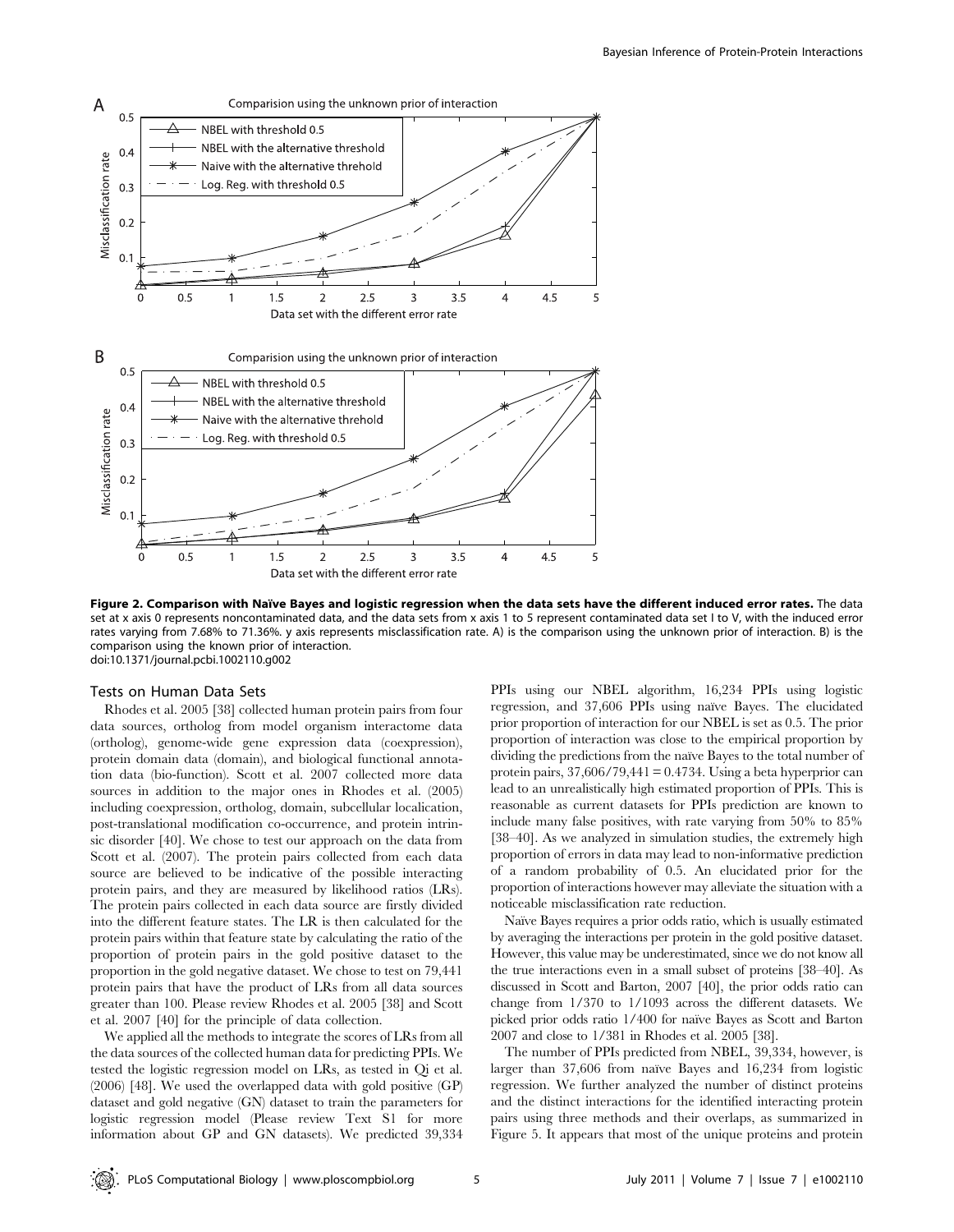

Figure 3. Comparison with Naïve Bayes and logistic regression when the number of data sources increases. X axis represents the number of data sources, and y axis represents misclassification rate. A) used contaminated data set I with the induced error rate 7.68%, and B) used contaminated data set III with the induced error rate 27.43%. doi:10.1371/journal.pcbi.1002110.g003



Figure 4. Receiver Operating Characteristic (ROC) curves for our NBEL algorithm, naïve Bayes, and logistic regression. We illustrate ROC curves using the data having error rate of 27.43% without the prior interaction information. doi:10.1371/journal.pcbi.1002110.g004

PLoS Computational Biology | www.ploscompbiol.org 6 degree and the July 2011 | Volume 7 | Issue 7 | e1002110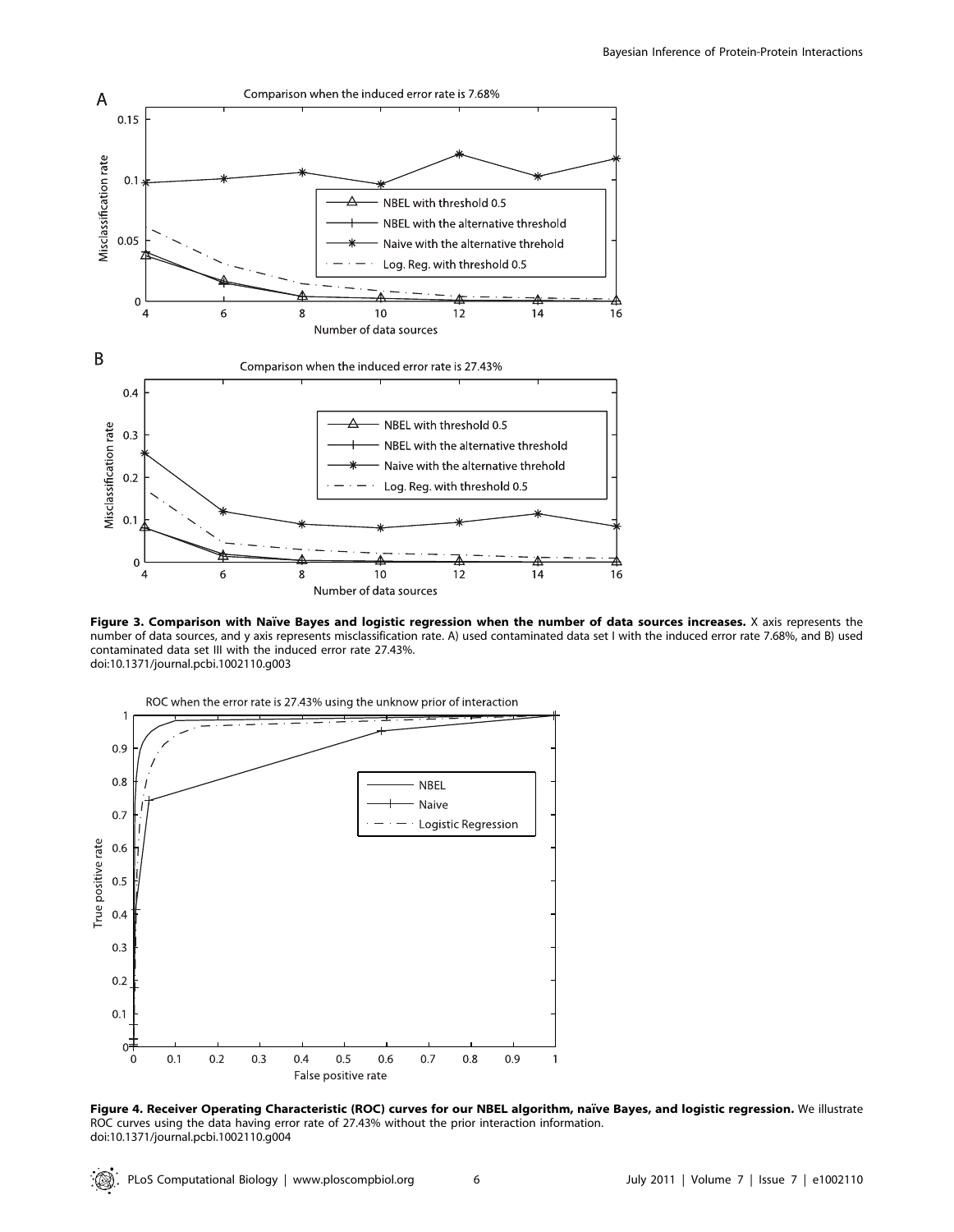pairs predicted by logistic regression are also predicted by NBEL and naïve Bayes. However, we observed a more reliable performance for NBEL and logistic regression than naïve Bayes from simulation studies, we suggest being skeptical of the protein pairs that are predicted by naïve Bayes but not as much those by NBEL and logistic regression. We can also observe that many more unique proteins and protein pairs are predicted by NBEL. This may be again the result of the function of error-correction from NBEL, as discussed in detail in the Methods section. We therefore expect a more reliable prediction using NBEL than naïve Bayes. A larger number of predicted PPIs may suggest that the previous estimations may not only have a large false positive (FP) rate [1], but also may have a large false negative (FN) rate. This also suggests the necessity of considering both the FP and FN rates for PPIs predictions.

We validated the above analysis by testing on another two human PPIs datasets with high quality. Mammalian protein-protein interaction database (MIPS) [49] manually curates high-quality experimental PPI data from the scientific literature, and includes only data from individually performed experiments that are believed to have the most reliable evidence from physical interactions. We downloaded 355 human PPIs with 423 proteins from MIPS. After eliminating the protein pairs with undesignated IDs and the ones with IDs mapping problems, we had 351 protein pairs and 420 proteins. We then compared 351 protein pairs with the human data set we collected, and found 46 protein pairs that are overlapping between two datasets. Among which, we had 26 interacting proteins falling into the set that are predicted by NBEL, but had 23 by naïve Bayes and only 11 by logistic regression. Further analysis indicates that the predictions from NBEL include all the ones from naïve Bayes and logistic regression. This observation coincides to what is observed applying NBEL to our collected human dataset. Our NBEL algorithm predicted an additional portion of protein pairs that are missed by naïve Bayes and logistic regression. This indicates that the predictions using naïve Bayes and logistic regression may have a rather large number of false negatives so that a large portion of interacting protein pairs are missed and predicted as non-interacting.

We tested on another large dataset, HomoMINT [50] having 38,414 PPIs. The data together with the ones from MIPS data are summarized in Table 2, and the test results are summarized in Table 3. In Table 3,  $N_1$  indicates the total number of protein pairs in a database that are overlapped with our collected 79,441 human PPIs;  $N_2$  indicates the number of protein pairs in  $N_1$  that are predicted by NBEL;  $N_3$  indicates the number of protein pairs in  $N_1$ that are predicted by naïve Bayes;  $N_4$  indicates the number of protein pairs in  $N_1$  that are predicted by logistic regression. We measured true positive (TP) by calculating the proportion of protein pairs in  $N_1$  that are predicted by either naïve Bayes or NBEL. Thus,  $TP = \frac{N_2}{N_1}$  for NBEL,  $TP = \frac{N_3}{N_1}$  for naïve Bayes, and  $TP = \frac{N_4}{N_1}$  for logistic regression. False negative (FN) is simply  $1 - TP$ .

We observe that the analysis on the second dataset has a similar pattern to that observed in the first experimental data from MIPS. The analyses from all datasets have a high true positive rate (a low false negative rate) from NBEL and a low true positive rate (a high false negative rate) from naïve Bayes and logistic regression. The overlapped predictions between three methods occupy most of the predictions from naïve Bayes and logistic regression but only a small portion from NBEL, which is consistent with the our previous analysis on our whole human data as shown in Figure 5. Again, the analysis using naïve Bayes and logistic regression missed a large portion of interacting protein pairs in having not only a large false positive rate [1] but also a large false negative rate.

# **Discussion**

The emergence of large-scale data has made it popular to study protein-protein interactions (PPIs) in recent years. However, one of the major issues is that a rather high proportion of false positives and negatives exist in current predictions. Data errors may occur from every data source and every stage of data collection and processing procedure. The usual approach to reduce the data errors is to minimize them from their generating source. However, such an approach can be extremely time-consuming and inefficient. Particularly, information may change as we improve our understanding in the underlying biological mechanism. A breakthrough to significantly reduce the misclassification rate is demanded for a reliable prediction of PPIs.

We proposed a nonparametric Bayes ensemble learning (NBEL) algorithm to integrate the multiple genomic data for obtaining a more powerful prediction of PPIs. Instead of the direct multiplication of scores from all data sources in naïve Bayes, our NBEL algorithm learns the distributions of interacting and noninteracting proteins within each data sources, and then automatically up-weights the informative and down-weights the less informative data sources. NBEL therefore has the function of error-correction which leads to a significant lower misclassification rate in predicting PPIs. We tested our NBEL algorithm on extensive simulations with various input data error rates varying from  $0\%$  to  $>70\%$ , which mimic a rather high false positive rate .70% that is reported in previous PPIs predictions. Our simulation results indicated that our NBEL algorithm has a much lower misclassification rate, with the rate reduction varying from 7% to 25% from naïve Bayes and logistic regression. This suggests that NBEL is significantly more robust than naïve Bayes and logistic regression to highly contaminated data. Such a function becomes stronger as the number of data sources increases. Our tests on a large human data set indicate that NBEL predicts a larger number of PPIs than naïve Bayes and logistic regression, which are validated using two reliable experimental PPIs data. This indicates that rather high not only FP rate but also FN rate may exist in previous studies. This also suggests the importance of evaluating both the FP and FN rates in PPIs prediction.

We successfully demonstrated the feasibility of predicting highthroughput PPIs computationally, with substantially reduced false positives and false negatives. Our work may inspire people to utilize computational approaches to correct data errors for any problem in the field of computational biology that needs predictions from multiple data sources. The ability of predicting large numbers of PPIs both reliably and automatically may speed up PPIs prediction. Such a reliable prediction may provide a solid platform to other related studies. One example is the study of protein functions prediction since the group of protein pairs that tend to interact with each other may have similar functions. Another example is the study of roles of PPIs in disease susceptibility as the dynamic changes of PPIs may relate to disease causality.

There are still future works left for obtaining more complete and reliable inferences of PPIs. Current estimates of PPIs have a very low coverage [1]. The set of known interactions is even less representative of the whole network since the subset of interactions is by no means random. The analysis also showed that there is little overlap between the high-throughput datasets [1]. Paradoxically, some attempts to increase data quality, for example, multiple validations, make these biases more severe [1]. Although Lu et al. 2005 [37] indicated no appreciable dependence between any possible pairs of data sources for yeast. Information sharing does exist in the different levels among data sources for human. For example, it is believed that the interacting protein pairs sharing the same biological process may also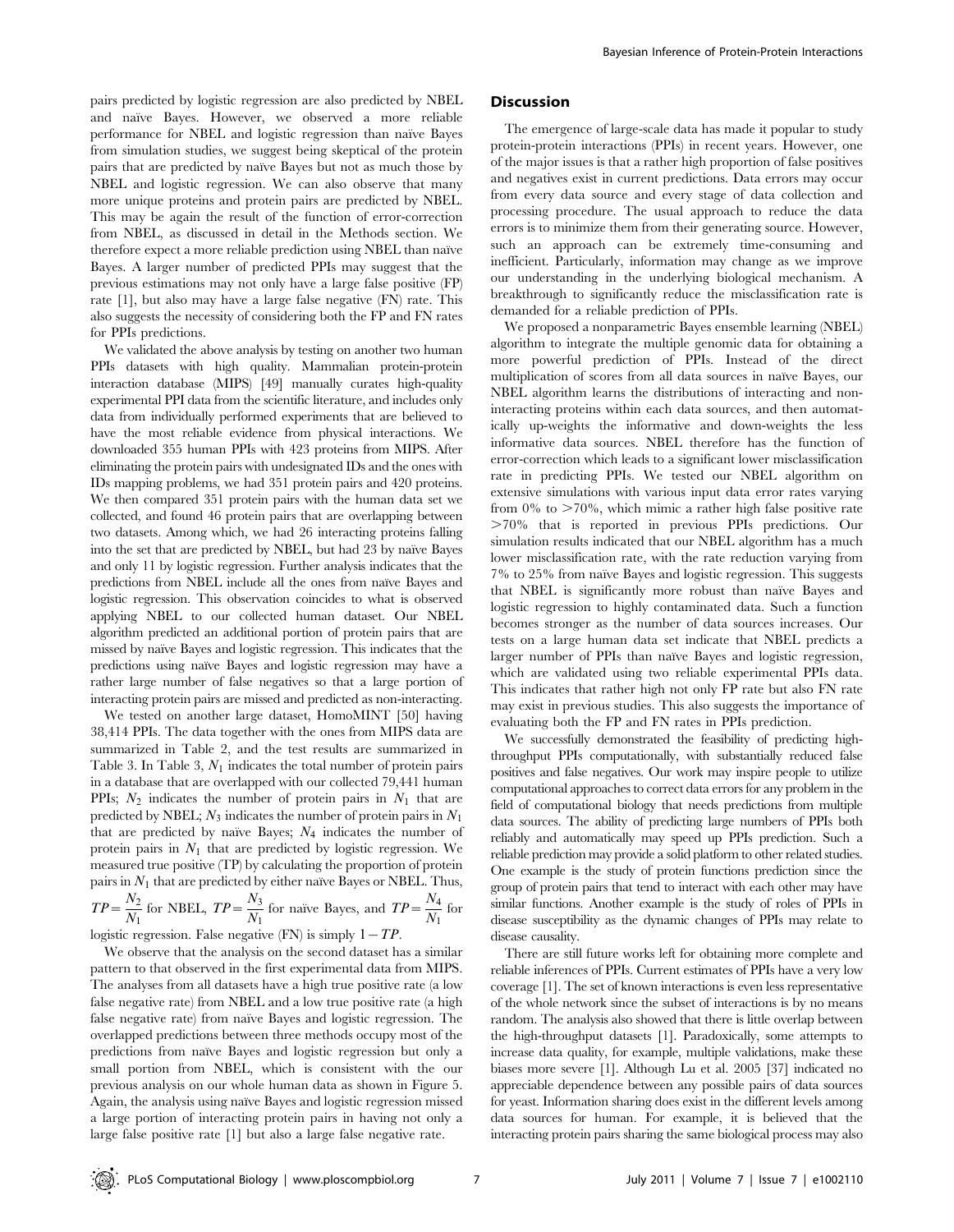

Number of distinct proteins

Number of distinct interactions

Figure 5. Prediction comparison among our NBEL algorithm, naïve Bayes, and logistic regression. A) listed he number of distinct and the overlapped proteins between two methods. B) listed the number of distinct and overlapped interactions among three methods. doi:10.1371/journal.pcbi.1002110.g005

have physical associations between the enriched domains. Redundant information thus exists among the data sources of the biological functional annotation data and the protein domain data [38]. This invalidates our assumption of conditional independence in the different data sources given the unknown PPI status. Although some manual procedure as a semi-naïve Bayes is proposed in current works [22,35–38,40–41] to reduce such dependency, dependency exists more or less among any two of the disparate data sources. An effective integration method releasing the restriction of the conditional dependence is therefore demanded. Furthermore, since the network of PPIs is essentially time-evolving, an approach that is able to model the PPIs dynamically is desirable.

#### Methods

In this section, we describe our NBEL method to integrate the likelihood ratios (scores) from the disparate data sources for the prediction of PPIs.

Let Y denote an  $n \times p$  matrix, with rows corresponding to different protein pairs and columns to different types of scores from different data sources, with high values of the scores providing evidence of an interaction between the proteins. Typical analyses of protein interaction networks are based on one type of data, but here we propose a nonparametric Bayes latent class discriminant analysis approach for combining information from different data sources. We refer to this as ensemble learning following terminology in the machine learning literature. Let  $y_{ii}$ denote the score in row i and column j of matrix **Y** and let  $z_i = 1$  if the  $i_{th}$  pair interacts with  $z_i=0$  otherwise.

Our nonparametric Bayes ensemble learning (NBEL) model assumes that

$$
(y_{ij}|z_i=0) \sim f_{0j}; \ (y_{ij}|z_i=1) \sim f_{1j}, \tag{1}
$$

where  $f_{0j}$  is the unknown distribution of the  $j_{th}$  score across protein pairs that do not interact, and  $f_{1j}$  is the unknown distribution of the  $j_{th}$  score across protein pairs that do interact, for  $j=1,...,p$ . For identifiability, we assume that  $f_{0j} < f_{1j}$ , denoting that  $f_{0j}$  is stochastically less than  $f_{1j}$ . Following a Bayesian approach, we place priors on the unknown distributions  $f = \{f_{0j}, f_{1j}, j=1,...,p\}$ .

In particular, we characterize each distribution using an infinite mixture model with

$$
f_{zjj}(y) = \sum_{h=1}^{\infty} \pi_h g(y; \Theta_{hzjj}, \tau_h^{-1}),
$$
 (2)

where g(.) is a parametric kernel (e.g., Gaussian),  $\pi_h$  is a mixture weight on component h,  $\tau_h$  is a precision parameter specific to mixture component h, and  $\Theta_{hzij}$  are location parameters specific to mixture

Table 2. Human protein-protein interactions datasets with high quality for validating our NBEL algorithm.

| l Databases        | <b>Number of proteins</b> | Number of protein pairs | <b>Online Websites</b>                          |  |
|--------------------|---------------------------|-------------------------|-------------------------------------------------|--|
| From MIPS [49]     | 420                       | 351                     | http://mips.helmholtz-muenchen.de/proj/ppi/     |  |
| From HomoMint [50] | 38.414                    | 8,030                   | http://mint.bio.uniroma2.it/HomoMINT/Welcome.do |  |
| Combined dataset   | 38,834                    | 8,381                   |                                                 |  |

We overlapped protein pairs from each database in Table 2 with the whole collected human PPIs dataset that we tested on, and then compared the predictions out of the overlapped protein pairs for validating the performance of our NBEL algorithm. doi:10.1371/journal.pcbi.1002110.t002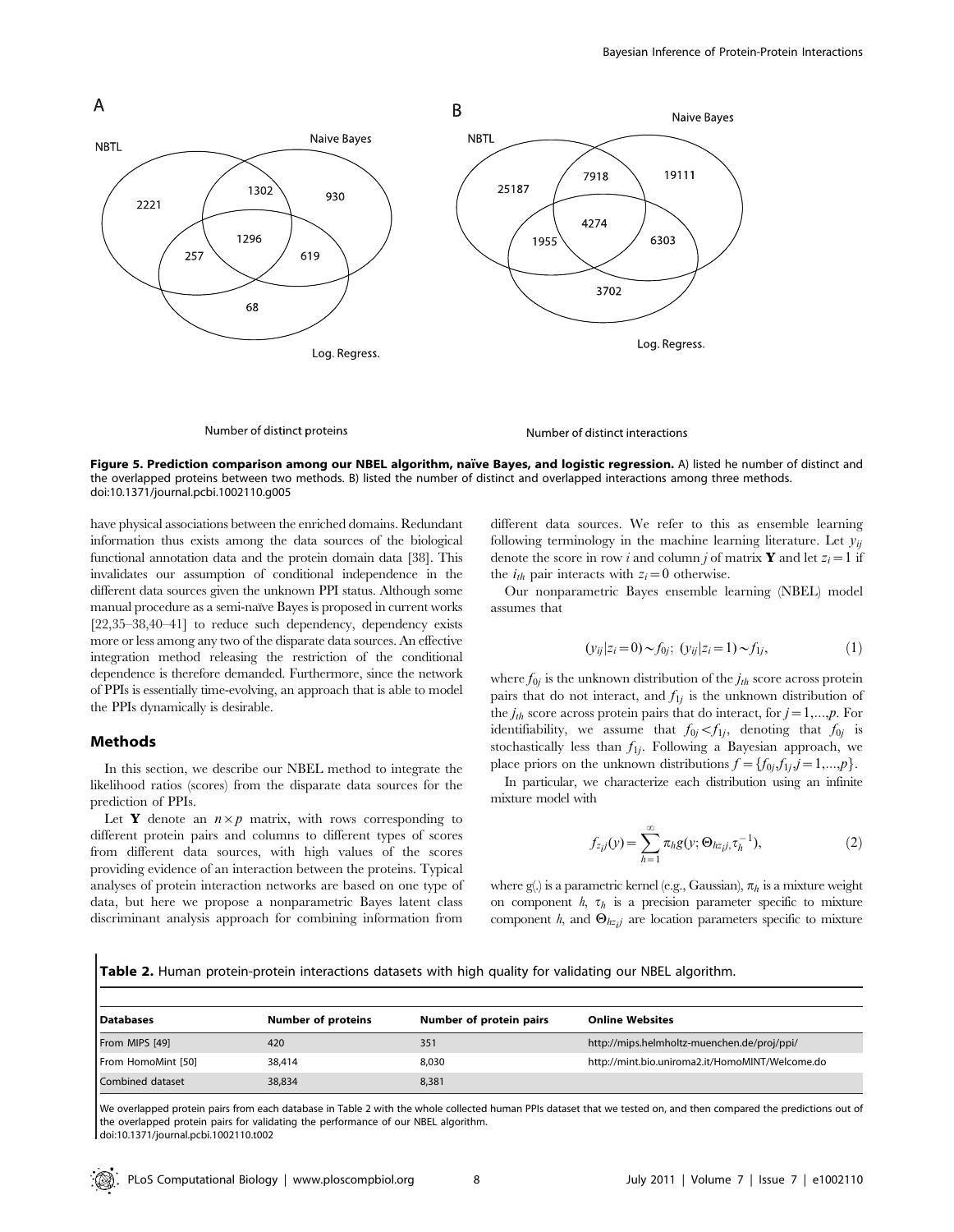Table 3. Validation by comparing NBEL algorithm with naïve Bayes via two human datasets.

|                    |       |       | <b>Our NBEL</b> |           |       | <b>Naïve Bayes</b> |           |       | <b>Logistic Regression</b> |           |  |
|--------------------|-------|-------|-----------------|-----------|-------|--------------------|-----------|-------|----------------------------|-----------|--|
|                    | $N_I$ | $N_2$ | ТP              | <b>FN</b> | $N_3$ | <b>TP</b>          | <b>FN</b> | $N_4$ | ТP                         | <b>FN</b> |  |
| From MIPS [49]     | 46    | 26    | 56.52%          | 43.48%    | 23    | 50.00%             | 50.00%    | 11    | 23.91%                     | 76.09%    |  |
| From HomoMint [50] | 1688  | 1235  | 73.16%          | 26.84%    | 1005  | 59.54%             | 40.46%    | 484   | 28.67%                     | 71.33%    |  |

In table 3,  $N_1$  indicates the total number of protein pairs in a database that are overlapped with our collected 79,441 human PPIs;  $N_2$  indicates the number of protein pairs in  $N_1$  that are predicted by NBEL;  $N_3$  indicates the number of protein pairs in  $N_1$  that are predicted by naïve Bayes;  $N_4$  indicates the number of protein pairs in  $N_1$ that are predicted by logistic regression.

doi:10.1371/journal.pcbi.1002110.t003

component  $h$ , interaction status  $z$ , and score type  $j$ . It is well known that mixtures are extremely flexible. By allowing the kernel locations for each component to vary flexibly with interaction status and score type, we obtain a highly flexible model. The stochastic ordering restriction can be enforced by restricting  $\Theta_{h0j} < \Theta_{h1j}$  for all h, j.

Dunson and Peddada 2008 [51] propose a restricted dependent Dirichlet process (rDDP) prior for modeling of unkown stochastically ordered distributions of the form shown in (2). However, they do not consider the case in which the stochastic ordering is over latent groups or cases in which data are available from different data sources. Conditionally on the data  $\mathbf{Y}$  and the distributions f, the posterior probability of an interaction in pair  $i$  is

$$
\Pr(z_i = 1 | Y_i f) = \frac{\psi_i \prod_{j=1}^p f_{1j}(y_{ij})}{\psi_i \prod_{j=1}^p f_{1j}(y_{ij}) + (1 - \psi_i) \prod_{j=1}^p f_{0j}(y_{ij})}
$$
(3)

where  $\psi_i$  is the prior probability of an interaction in pair i. This prior probability can be set to 0.5 to be uninformative, or one can incorporate available information outside of that included in the score  $y_{i1},...,y_{in}$  in the choice of  $\psi_i$ . Expression (3) describes that the information, such as the sharing and dependence among protein pairs, is borrowed via the normal mixture model and integrated for predicting protein-protein integrations.

The information can be transferred across the different protein pairs within columns (data sources). The distributions for interacting protein pairs and non-interacting protein pairs are learnt via the normal mixture model in expression (2). If only one data source were available  $(p=1)$ , there would be no ability to predict the interaction status latent variables  $\{z_i\}$  and separately estimate the interacting and non-interacting score distributions without labeled data in which  $z_i$  was known without error for a training subset. However, when repeated scores are available  $(p>1)$ , we obtain identifiability through the dependence structure in the multiple scores. In particular, the model will automatically interpret multiple scores that are high as evidence that the pair is more likely to be interacting. Essentially, the shared dependence on the latent class  $z_i$  induces dependence in the multiple scores  $y_{i1},...,y_{ip}$ , allowing us to nonparametrically identify the different score densities under the stochastic ordering restriction. If a particular score (say score  $j=3$ ) tends to be unreliable, then it will have relatively low correlation with the other scores marginalizing out the latent  $z_i$ s, and hence the separation between  $f_{0j}$  and  $f_{1j}$  will be small. This small separation and low correlation will automatically lead to unreliable data sources being down-weighted and potentially even effectively excluded. This type of flexible adaptive weighting should substantially improve misclassification rates, and hence reduce false positives. This will be assessed through simulation studies in Section Results.

To complete a Bayesian specification of the model, we choose  $g(y; \Theta, \tau) = N(y; \Theta, \tau^{-1}),$  the univariate Gaussian distribution centered on  $\Theta$  with precision  $\tau$ . In addition, following an rDDP specification (Dunson and Peddada 2008 [51]), we let

$$
\psi_i = \psi \sim beta(a_{\psi}, b_{\psi}), i = 1,...n,
$$
  
\n
$$
\pi_h = V_j \prod_{l < h} (1 - V_l); \quad V_h \sim beta(1, \alpha),
$$
  
\n
$$
\Theta_{h0j} \sim N(\mu_j, \gamma_j^{-1}),
$$
  
\n
$$
\Delta_{hj} \sim N_+(0, \kappa_j^{-1}),
$$
  
\n
$$
\tau_{hj}^{-1} \sim Ga(\alpha_{\tau}, \beta_{\tau}), h = 1,...T,
$$

where  $\Delta_{hi}=\Theta_{h1j}-\Theta_{h0j}$ ,  $N_+$  denotes a normal distribution truncazted below by zero, and  $Ga(\alpha_{\tau},\beta_{\tau})$  denotes the gamma distribution. Letting  $\psi_i = \psi$  for simplicity,  $\psi$  represents the prior probability that a random selected protein pair is interacting. By choosing a beta hyperprior on  $\psi$ , we let the data inform about the proportion of interacting pairs. Normalizing the scores prior to analysis within each column of Y, we recommend the following default hyperparameter values,  $a_{\psi}=b_{\psi}=1, \ \alpha=1, \ \mu_{j}=0, \ \gamma_{j}=1, \kappa_{j}=1, \ \alpha_{\tau}=\beta_{\tau}=1.$ 

We propose a blocked Gibbs sampler to estimate the posterior probabilities of unknowns (Ishwaran and James 2001 [52]) (Please find the details from Text S1). Our focus is on inference on the protein interactions based on the marginal posterior probabilities of  $z_i=1 (i=1,...n)$ , which can be calculated using a Rao-Blackwellized approach. In particular, discarding a burn-in to allow convergence, we average the conditional posterior probabilities  $Pr(z_i=1|-)$  for each i across a large number of MCMC iterations. Under 0–1 loss, the Bayes optimal classification rule sets  $\hat{z}_i=1(\psi_i>0.5)$  where  $\psi_i$  is the estimated posterior probability of  $z_i=1$ . We recommend collecting 5,000 iterations, with the first 1,000 iterations discarded as a default.

#### Supporting Information

Text S1 The text file includes the parameters used to generate the simulated datasets, posterior computation, and the description of Gold Standard datasets. (PDF)

#### Acknowledgments

We would like particularly to thank Scott MS and Barton GJ for kindly providing their human data sets [40] for us to test on.

#### Author Contributions

Conceived and designed the experiments: CX DBD. Performed the experiments: CX. Analyzed the data: CX DBD. Contributed reagents/ materials/analysis tools: CX. Wrote the paper: CX DBD.